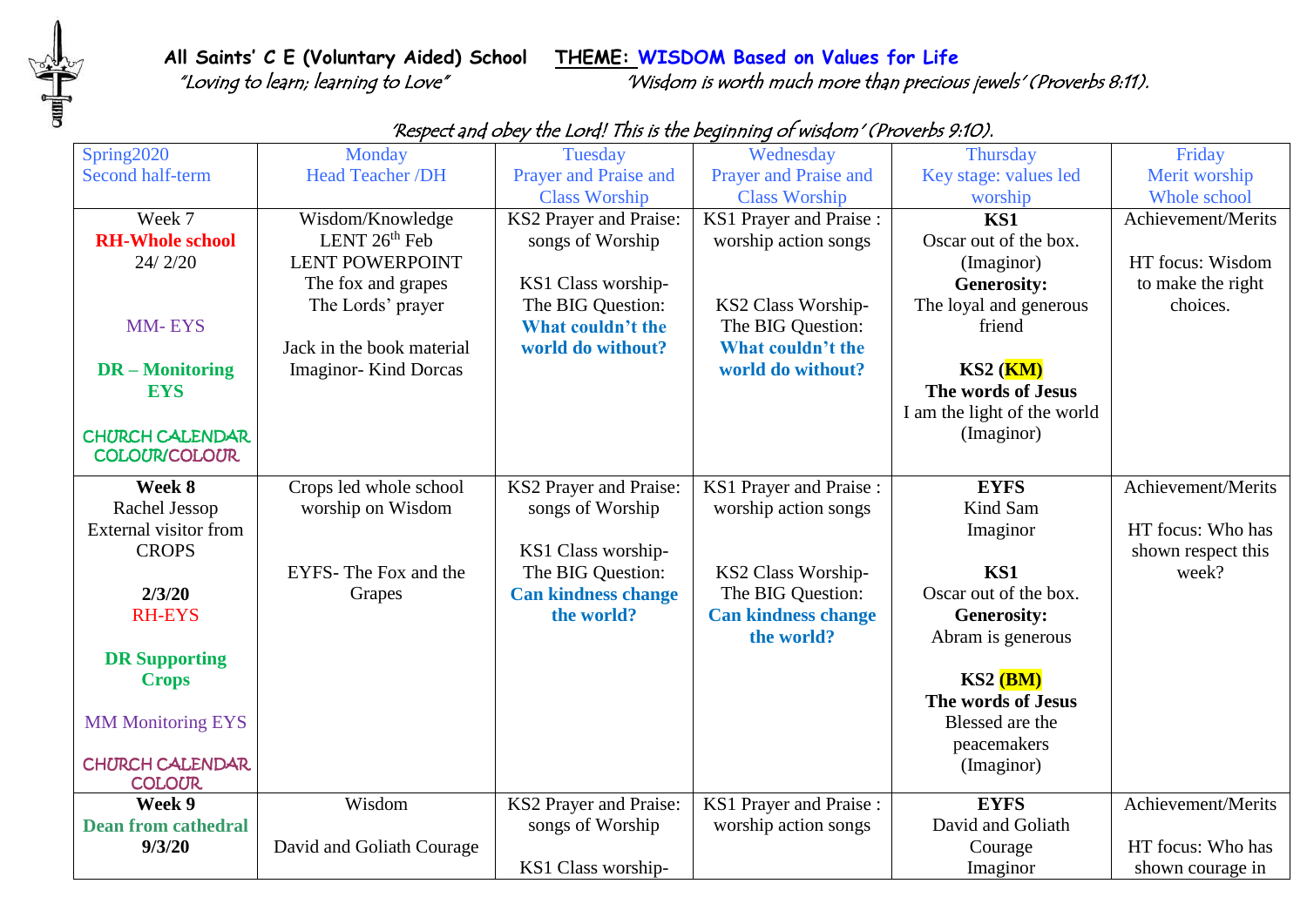| <b>EYS-DR</b>          | EYFS-RESPECT-based on      | The BIG Question:       | KS2 Class Worship-      |                                                        | school?               |
|------------------------|----------------------------|-------------------------|-------------------------|--------------------------------------------------------|-----------------------|
|                        | CROPS worship.             | <b>What is courage?</b> | The BIG Question:       | KS1                                                    |                       |
| <b>CHURCH CALENDAR</b> |                            |                         | <b>What is courage?</b> | Oscar out of the box.                                  |                       |
| <b>COLOUR</b>          |                            |                         |                         | <b>Compassion:</b>                                     |                       |
|                        |                            |                         |                         | The boy who faced the                                  |                       |
|                        |                            |                         |                         | bully.                                                 |                       |
|                        |                            |                         |                         |                                                        |                       |
|                        |                            |                         |                         | $KS2$ ( $CB$ )                                         |                       |
|                        |                            |                         |                         | The words of Jesus                                     |                       |
|                        |                            |                         |                         | This is how you should                                 |                       |
|                        |                            |                         |                         | pray (Imaginor)                                        |                       |
| Week 10                | Wisdom - Emperor's new     | KS2 Prayer and Praise:  | KS1 Prayer and Praise:  | <b>EYFS</b>                                            | Achievement/Merits    |
| 16/3/20                | clothes                    | songs of Worship        | worship action songs    | A brave lady                                           |                       |
| (DR)                   |                            |                         |                         | Imaginor                                               | HT focus: Who has     |
|                        |                            | KS1 Class worship-      |                         |                                                        | shown wisdom and      |
| <b>RH-EYS</b>          | EYFS- Zacchaeus (Imaginor) | The BIG Question:       | KS2 Class Worship-      | KS1                                                    | improved?             |
|                        |                            | How do we make wise     | The BIG Question:       | Oscar out of the box.                                  |                       |
| MM-                    |                            | choices?                | How do we make wise     | <b>Compassion:</b>                                     |                       |
| Monitoring             |                            |                         | choices?                | Peter runs out of trust and                            |                       |
|                        |                            |                         |                         | courage                                                |                       |
| <b>CHURCH CALENDAR</b> |                            |                         |                         |                                                        |                       |
| <b>COLOUR</b>          |                            |                         |                         | $KS2$ ( $DR$ )                                         |                       |
|                        |                            |                         |                         | The words of Jesus                                     |                       |
|                        |                            |                         |                         | Do not be worried                                      |                       |
|                        |                            |                         |                         | (Imaginor)                                             |                       |
| Week 11                | <b>EASTER AROUND THE</b>   | KS2 Prayer and Praise:  | KS1 Prayer and Praise:  | <b>EYFS</b>                                            | Achievement/Merits    |
| 23/3/20                | <b>WORLD</b>               | songs of Worship        | worship action songs    | The boy who came home                                  |                       |
| MM- Whole school       |                            |                         |                         | Imaginor                                               | HT focus: Who has     |
|                        | EYFS the Emperor's new     | KS1 Class worship-      |                         |                                                        | learnt from mistakes? |
| DR-EYS                 | clothes                    | The BIG Question:       | KS2 Class Worship-      | KS1                                                    |                       |
|                        |                            | Is it a good thing to   | The BIG Question:       | Oscar out of the box.                                  |                       |
| <b>RH</b>              |                            | make mistakes?          | Is it a good thing to   | <b>Forgiveness:</b>                                    |                       |
| Monitoring             |                            |                         | make mistakes?          | The unforgiving servant                                |                       |
| <b>CHURCH CALENDAR</b> |                            |                         |                         |                                                        |                       |
| <b>COLOUR</b>          |                            |                         |                         | $KS2$ ( $\overline{\text{KM}}$ )<br>The words of Jesus |                       |
|                        |                            |                         |                         |                                                        |                       |
|                        |                            |                         |                         | Do not judge others                                    |                       |
|                        |                            |                         |                         | (Imaginor)                                             |                       |